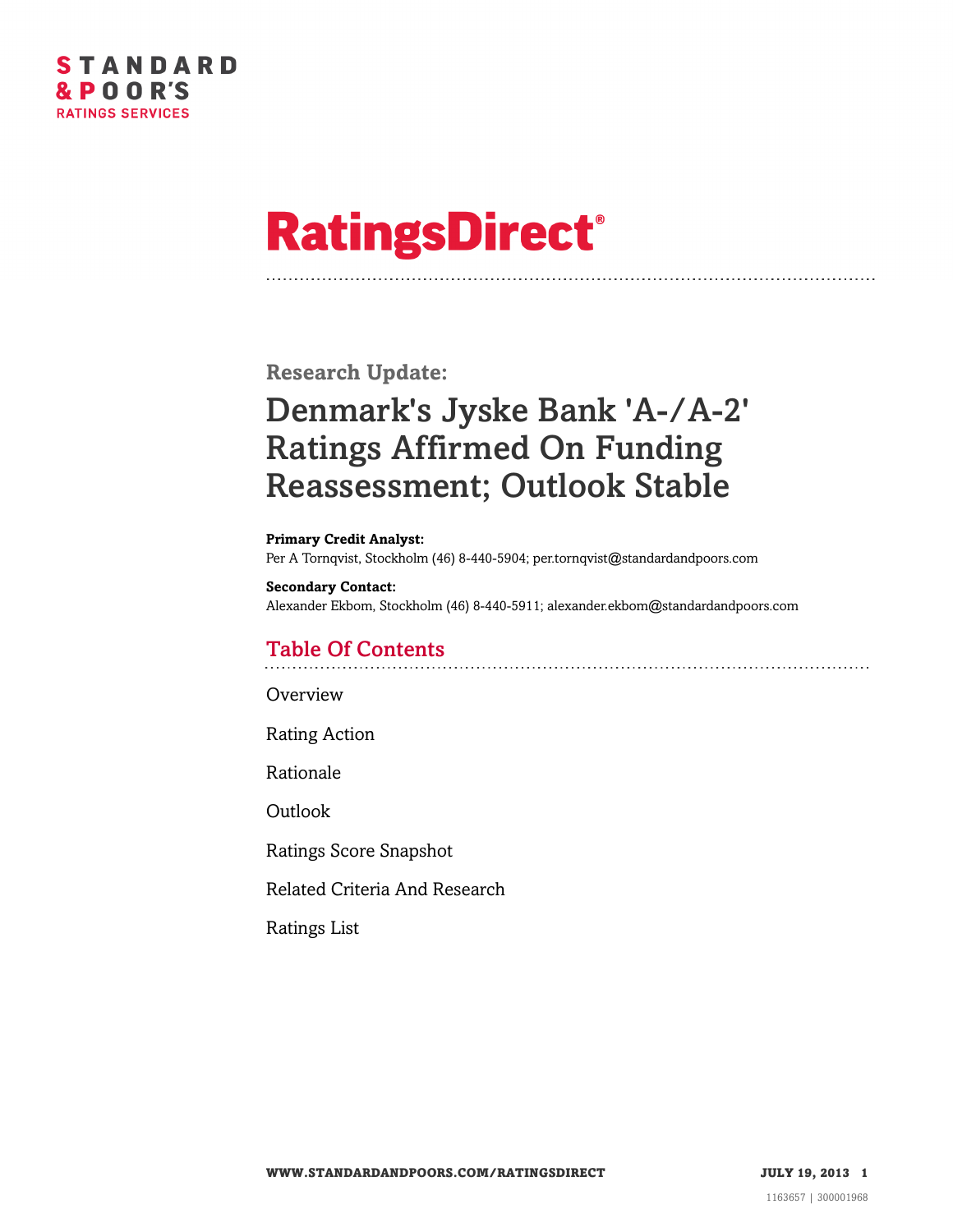**Research Update:**

# Denmark's Jyske Bank 'A-/A-2' Ratings Affirmed On Funding Reassessment; Outlook Stable

#### <span id="page-1-0"></span>**Overview**

- We have reviewed the funding strategies of various Danish banks against the backdrop of expected regulatory changes.
- In our view, Jyske Bank A/S, unlike most Danish banks, shows a lower asset-liability mismatch than banks in comparable developed markets.
- We are therefore affirming our 'A-/A-2' ratings on Jyske Bank.
- <span id="page-1-1"></span>• The stable outlook reflects our view that the bank will maintain its current market shares, funding, and liquidity.

#### Rating Action

On July 19, 2013, Standard & Poor's Ratings Services affirmed its 'A-' long-term and 'A-2' short-term counterparty credit ratings Denmark-based Jyske Bank A/S. The outlook is stable.

## <span id="page-1-2"></span>Rationale

The rating actions follow our review of Danish banks' strategies in light of expected regulatory changes. We are increasing our efforts to differentiate banks on the basis of their funding and liquidity profiles and provide further insight into our rationale for rating Danish banks. In our view, Danish banks generally show a greater asset-liability maturity mismatch than banks in comparable developed markets.

However, Jyske Bank's funding and liquidity profile compares favorably with that of international and domestic peers. In our view, Jykse Bank is less reliant on short-term funding, and has a smaller maturity mismatch between assets and liabilities than international peers'. At year-end 2012, Jyske Bank's broad liquid assets represented 1.16x its short-term wholesale funding, and the funding ratio was stable at 102.2%. Both ratios have been steadily improving over the past three years and compare favorably with those of domestic and international peers. We believe they reflect that the bank has sufficient short-term funds to meet payments due over the subsequent 12 months and stable funding resources beyond that time frame.

Because we expect that the Danish government will provide ongoing support to systemically important financial institutions, we continue to assess Jyske Bank's liquidity position as neutral to the ratings, according to our criteria. At the same time, we consider Jyske Bank's funding and liquidity ratios stronger than most Danish peers'. However, we note the ongoing debate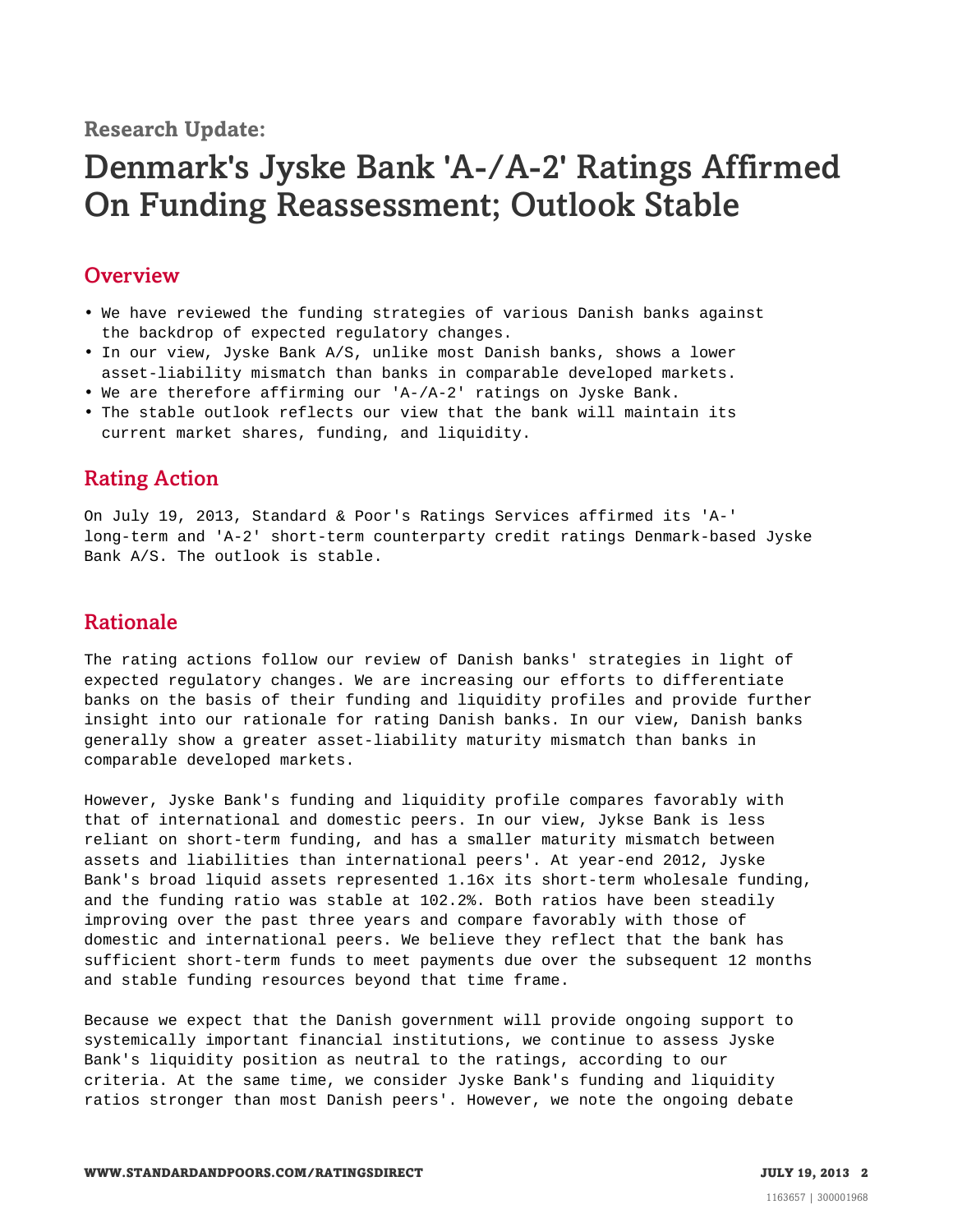in the Danish government about funding imbalances and the proposal by the committee on the regulation of systemically important financial institutions to introduce measures that reduce the maturity mismatches in the sector. We believe that changes to the regulatory framework for Danish banks will serve to reduce the banking sector's reliance on short-term refinancing.

The weak funding and liquidity ratios among most Danish banks mainly reflect the Danish mortgage market, which is characterized by a widespread preference for one-year fixed rate refinancing of 30-year loan commitments. This is further exacerbated by the "balance principle" regulation in Denmark, which requires domestic mortgage banks to refinance loans and bonds simultaneously, resulting in minimal balance sheet liquidity. This makes Danish mortgage banks stand out among their Norwegian and Swedish peers, whose liability maturity profiles tend to be marginally longer than their asset profiles. Since Jyske Bank cedes most of its mortgage loans to one of its cooperation partners, its balance sheet reflects stronger funding and liquidity ratios compared with is Danish peers'.

#### <span id="page-2-0"></span>**Outlook**

The stable outlook reflects our view that the bank will maintain its current market shares and that declining credit losses will underpin its capital generation, resulting in a risk-adjusted capital (RAC) ratio comfortably within the 7%-10% range. It furthermore reflects our expectation that Jyske Bank will maintain its comparably better funding and liquidity profile.

We could take a negative rating action if the bank's operating performance were to deteriorate and a significant increase in loan loss provisions were to bring the RAC ratio below 7%. In addition, we could lower the ratings if we were to negatively reassess the bank's risk position as a result of a change in its risk profile due to acquisitions or persistently higher credit losses.

A positive rating action is currently unlikely, in our view, but could stem from a reassessment of our economic risk score for Denmark, which would have an impact on the anchor for our ratings of the bank, the starting point in our ratings assessment.

## <span id="page-2-1"></span>Ratings Score Snapshot

|                      | Tο               | From             |
|----------------------|------------------|------------------|
| Issuer Credit Rating | $A$ -/Stable/A-2 | $A$ -/Stable/A-2 |
| SACP                 | $bbb +$          | $bbb +$          |
| Anchor               | $bbb +$          | $bbb +$          |
| Business Position    | Adequate (0)     | Adequate (0)     |
| Capital and Earnings | Adequate (0)     | Adequate (0)     |
| Risk Position        | Adequate (0)     | Adequate (0)     |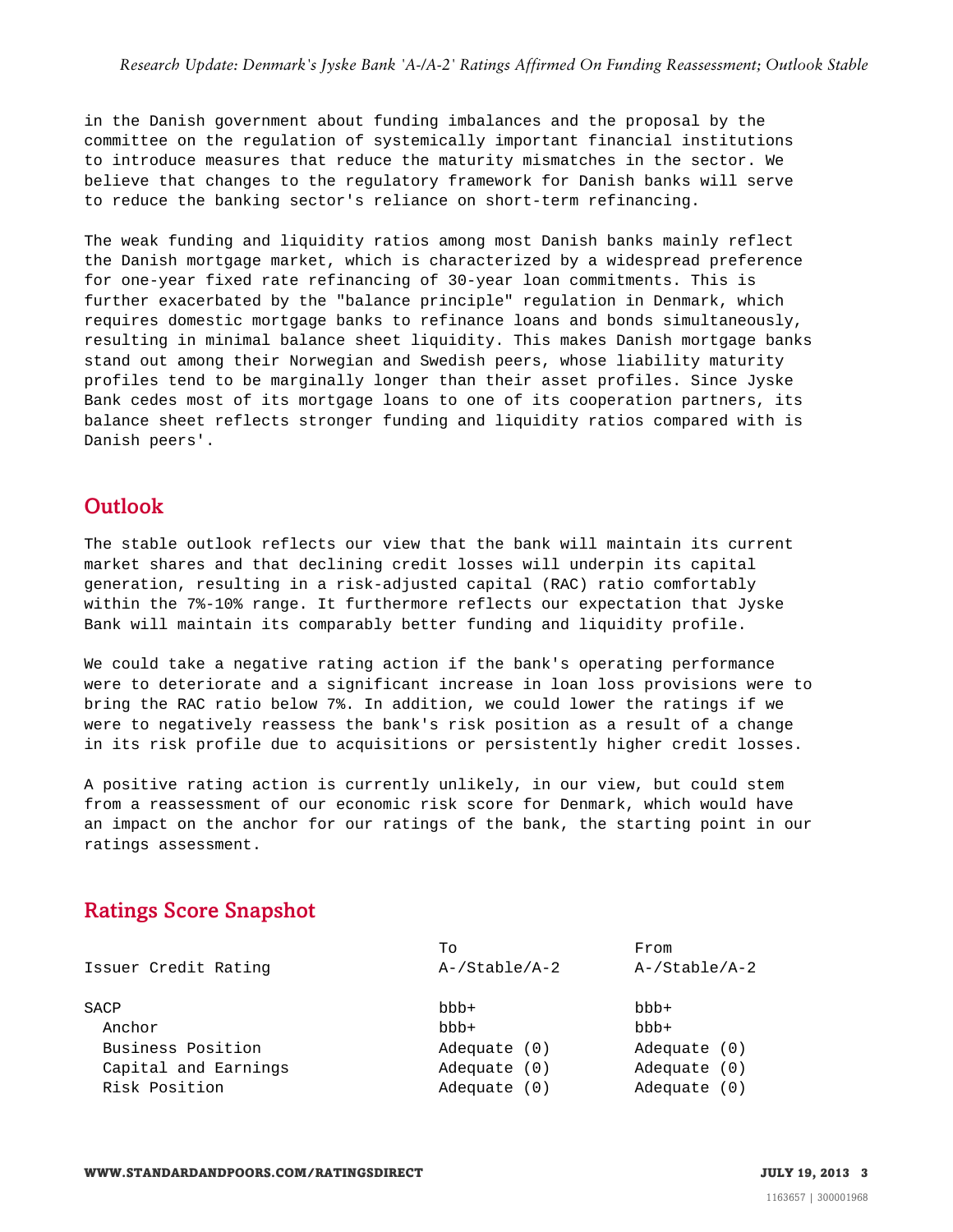| Funding and Liquidity | Above Average    | Above Average    |  |
|-----------------------|------------------|------------------|--|
|                       | and Adequate (0) | and Adequate (0) |  |
| Support               | $+1$             | $+1$             |  |
| GRE Support           | 0                | 0                |  |
| Group Support         | 0                | 0                |  |
| Sovereign Support     | $+1$             | $+1$             |  |
| Additional Factors    | 0                | 0                |  |

#### <span id="page-3-0"></span>Related Criteria And Research

#### Related criteria

- Quantitative Metrics For Rating Banks Globally: Methodology And Assumptions, July 17, 2013
- Banks: Rating Methodology And Assumptions, Nov. 9, 2011
- Banking Industry Country Risk Assessment Methodology And Assumptions, Nov. 9, 2011
- Bank Capital Methodology And Assumptions, Dec. 6, 2010
- Bank Hybrid Capital Methodology And Assumptions, Nov. 1, 2011

#### Related research

- Banking Industry Country Risk Assessment: Denmark, May 7, 2013
- <span id="page-3-1"></span>• Various Outlook Actions On Five Danish Banks Due To Funding Reassessment; All Ratings Affirmed, July 19, 2013

#### Ratings List

Ratings Affirmed

| Jyske Bank A/S             |                    |
|----------------------------|--------------------|
| Counterparty Credit Rating | $A$ -/Stable/A-2   |
| Nordic Regional Scale      | $-$ / $-$ / K $-1$ |
| Senior Unsecured           | $A -$              |
| Commercial Paper           | $A - 2$            |

#### **Additional Contact:**

Sean Cotten, Stockholm (46) 8-440-5928; sean.cotten@standardandpoors.com

Complete ratings information is available to subscribers of RatingsDirect at www.globalcreditportal.com and at spcapitaliq.com. All ratings affected by this rating action can be found on Standard & Poor's public Web site at www.standardandpoors.com. Use the Ratings search box located in the left column. Alternatively, call one of the following Standard & Poor's numbers: Client Support Europe (44) 20-7176-7176; London Press Office (44)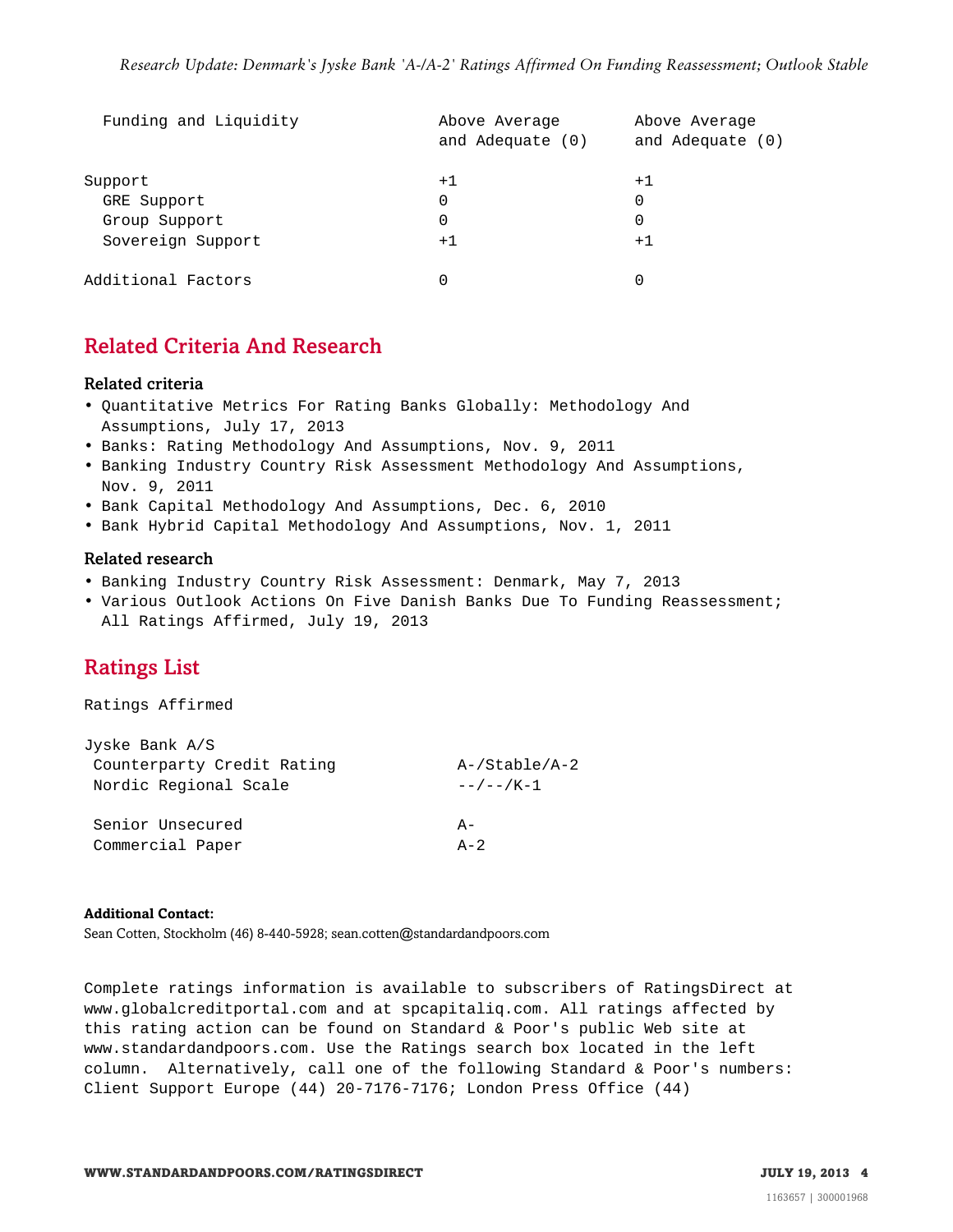20-7176-3605; Paris (33) 1-4420-6708; Frankfurt (49) 69-33-999-225; Stockholm (46) 8-440-5914; or Moscow 7 (495) 783-4009.